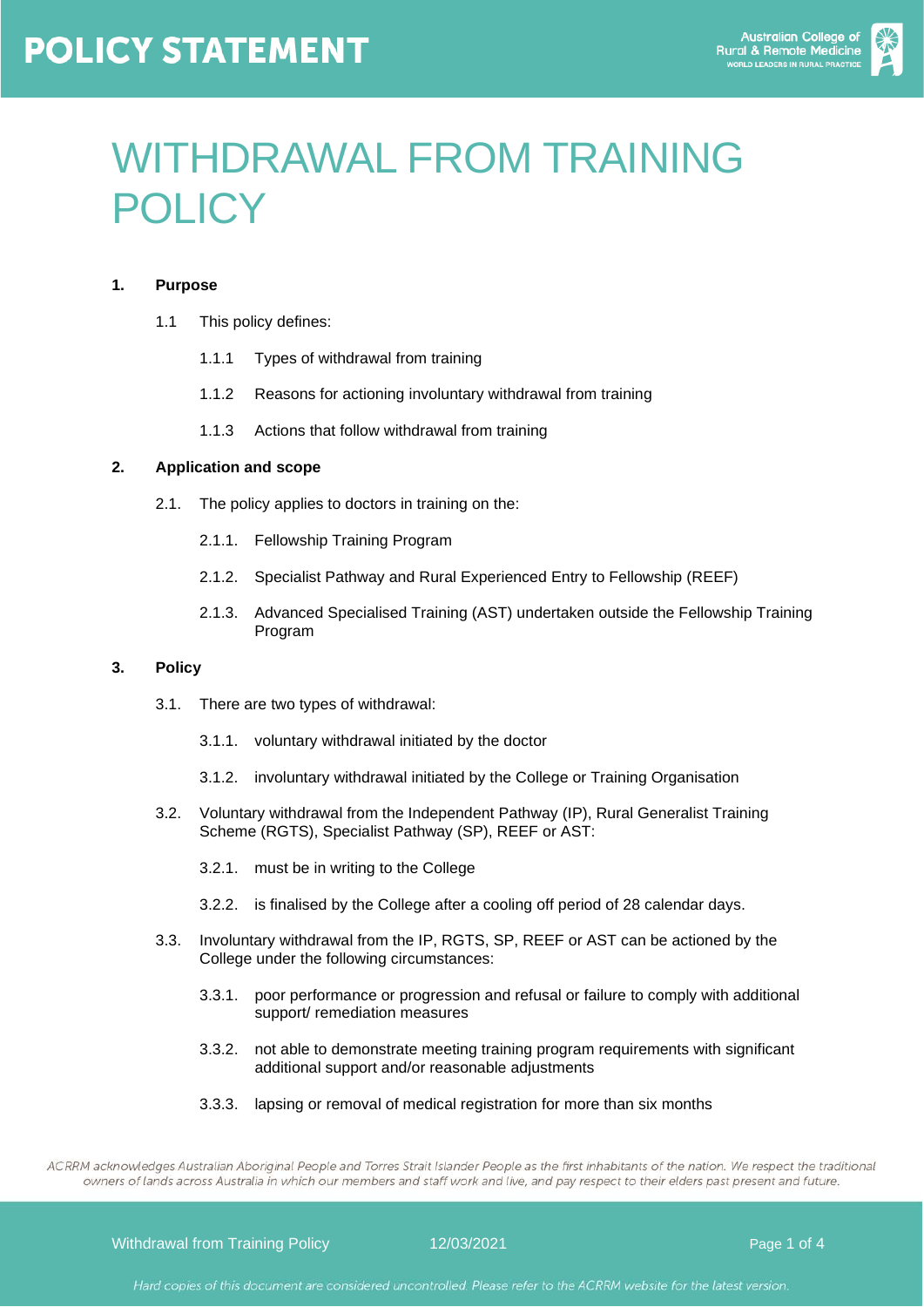

- 3.3.4. conditions on medical registration that prevents a doctor in training from meeting training program requirements
- 3.3.5. failure to pay membership or training and assessment fees within 12 weeks of allocated time
- 3.4. Doctors in training can dispute the withdrawal actioned by the College using the [ACRRM](https://www.acrrm.org.au/docs/default-source/documents/training-towards-fellowship/reconsideration-review-and-appeals-policy.pdf?sfvrsn=9d2e62ec_6)  [Reconsideration, Review and Appeals Policy](https://www.acrrm.org.au/docs/default-source/documents/training-towards-fellowship/reconsideration-review-and-appeals-policy.pdf?sfvrsn=9d2e62ec_6)
- 3.5. Voluntary and involuntary withdrawal from the AGPT is actioned in accordance with the [AGPT Withdrawal policy](http://www.agpt.com.au/ArticleDocuments/233/AGPT%20Withdrawal%20Policy%202019%20-%20Amended%20for%20MMM.pdf.aspx)
	- 1.1.4 Doctors in training can dispute withdrawal from training by a Regional Training Organisation initially to the Regional Training Organisation and then to the College through AGPT Appeals policy
- 3.6. Voluntary and involuntary withdrawal from the RVTS is actioned in accordance with the [RVTS Withdrawal from Training policy](https://rvts.org.au/downloads/Withdrawal_from_Training_Policy.pdf)
	- 3.6.1. Doctors in training can dispute withdrawal from training by RVTS using the [RVTS](https://rvts.org.au/downloads/policies/Reconsideration_Reviews_and_Appeals_Policy.pdf)  [Reconsiderations, Reviews and Appeals policy](https://rvts.org.au/downloads/policies/Reconsideration_Reviews_and_Appeals_Policy.pdf)
- 3.7. Doctors in training may continue to participate in training and assessment until the end of cooling off period or appeals period.
- 3.8. Once the withdrawal is final:
	- 3.8.1. Medicare will be advised to remove the doctor from the Register of Approved **Placements**
	- 3.8.2. access to ACRRM training resources will be withdrawn
	- 3.8.3. for registrars ACRRM membership will continue at the [Registrar member rate](https://www.acrrm.org.au/college-membership/membership-types) until membership renewal time; following this membership renewal will be at Ordinary member rate.
- 3.9. Doctors who have withdrawn voluntarily or been withdrawn involuntarily from ACRRM training can apply for re-entry to training in accordance with the Eligibility for Training policy.

#### **4. Responsibilities**

- 4.1. Doctors in training are responsible for notifying their Training Organisation in writing if they wish to withdraw from training.
- 4.2. Training Organisations are responsible for notifying the College of a withdrawal from training pathways.
- 4.3. RVTS is responsible for withdrawing a doctor in training from the RVTS Pathway.
- 4.4. The College is responsible for withdrawing a doctor in training from the IP, RGTS, AGPT, Specialist Pathway or AST.
- 4.5. The College is responsible for withdrawing a doctor in training from the ACRRM Training Program.

ACRRM acknowledges Australian Aboriginal People and Torres Strait Islander People as the first inhabitants of the nation. We respect the traditional owners of lands across Australia in which our members and staff work and live, and pay respect to their elders past present and future.

Withdrawal from Training Policy 12/03/2021 Page 2 of 4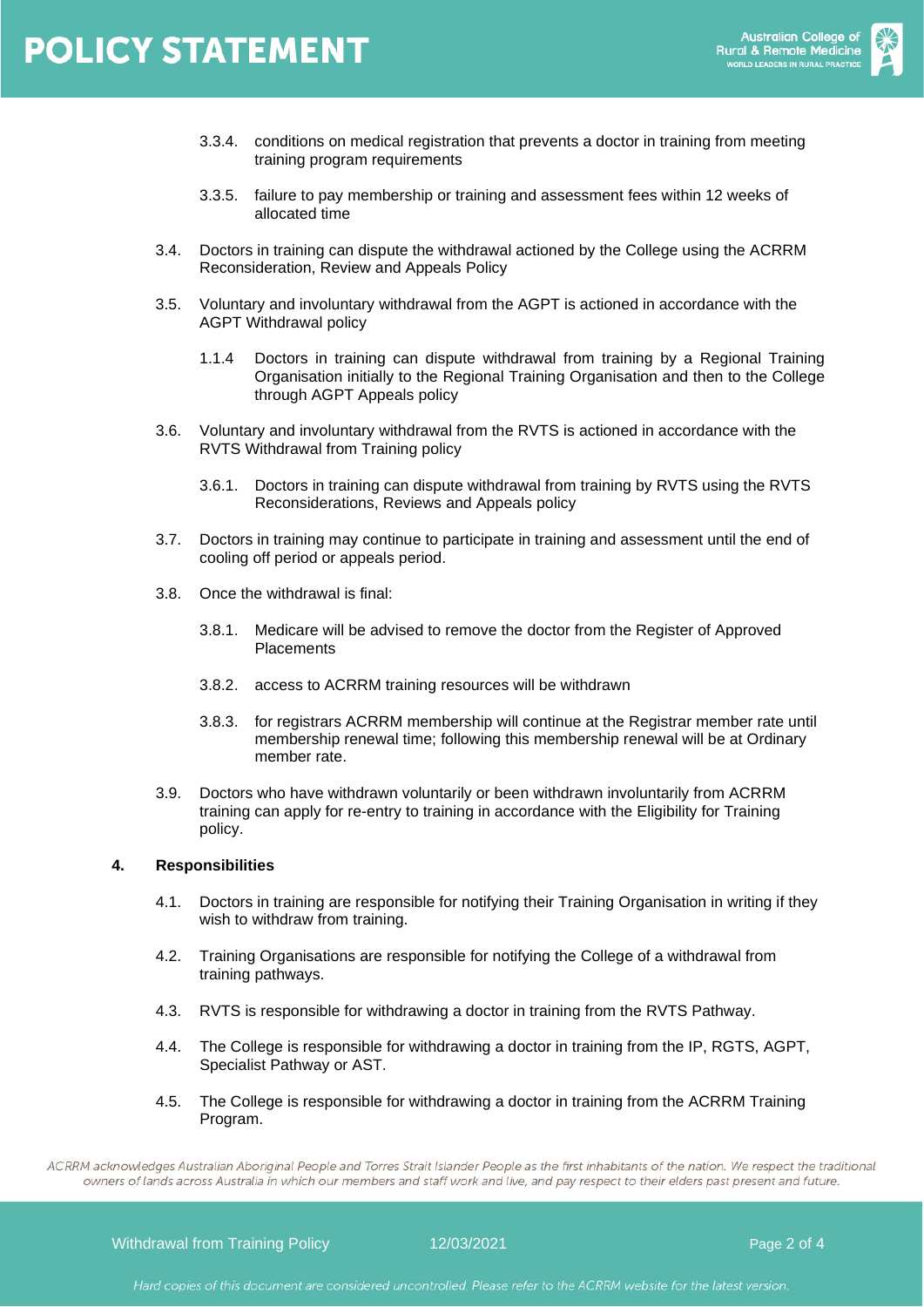

#### **5. Related Documentation**

- 5.1. ACRRM Academic Code of Conduct
- 5.2. ACRRM Training Program Requirements
- 5.3. ACRRM Registrar in Difficulty Policy
- 5.4. ACRRM Academic Misconduct Policy
- 5.5. AGPT Withdrawal Policy
- 5.6. ACRRM Eligibility for Training Policy
- 5.7. RVTS Withdrawal from Training Policy
- 5.8. ACRRM Reconsideration Review and Appeals Policy

#### **6. Definitions**

| Word/Term                    | Definition (with examples if required)                                                                                                                                                                                                                                                                                                                                                                                                             |
|------------------------------|----------------------------------------------------------------------------------------------------------------------------------------------------------------------------------------------------------------------------------------------------------------------------------------------------------------------------------------------------------------------------------------------------------------------------------------------------|
| <b>Training Organisation</b> | A training organisation is the organisation who is responsible for training<br>delivery and ensuring that training requirements are met. This is the<br>Regional Training Organisations on the Australian General Practice<br>Training (AGPT) program, Remote Vocational Training Scheme (RVTS) on<br>this scheme or ACRRM on the Independent Pathway (IP) including for<br>registrars with places on the Rural Generalist Training Scheme (RGTS). |
| <b>Training Resources</b>    | Education and human resources that are available specifically for the<br><b>ACRRM Fellowship Training Program</b>                                                                                                                                                                                                                                                                                                                                  |

#### **7. Revision History**

#### **Policy information**

| <b>Policy Contact</b><br>and Author | Kyra Moss<br>Lynn Saul | <b>Approving Body:</b>        | Board                                                                                |  |
|-------------------------------------|------------------------|-------------------------------|--------------------------------------------------------------------------------------|--|
| Status:                             | Final                  | Review period:                | Three years                                                                          |  |
| Policy No and<br><b>Version:</b>    | T18 V1.0/2021          | Next review date:             | December 2022                                                                        |  |
| <b>Effective Date:</b>              | 1 July 2020            | <b>Document Location:</b>     | <b>ACRRM Admin/Policies/Program</b><br>Policies/Training Program polices and<br>regs |  |
| Responsible<br>Officer:             | Lynn Saul              | <b>Policy System Manager:</b> | Mary Jane Streeton                                                                   |  |

ACRRM acknowledges Australian Aboriginal People and Torres Strait Islander People as the first inhabitants of the nation. We respect the traditional owners of lands across Australia in which our members and staff work and live, and pay respect to their elders past present and future.